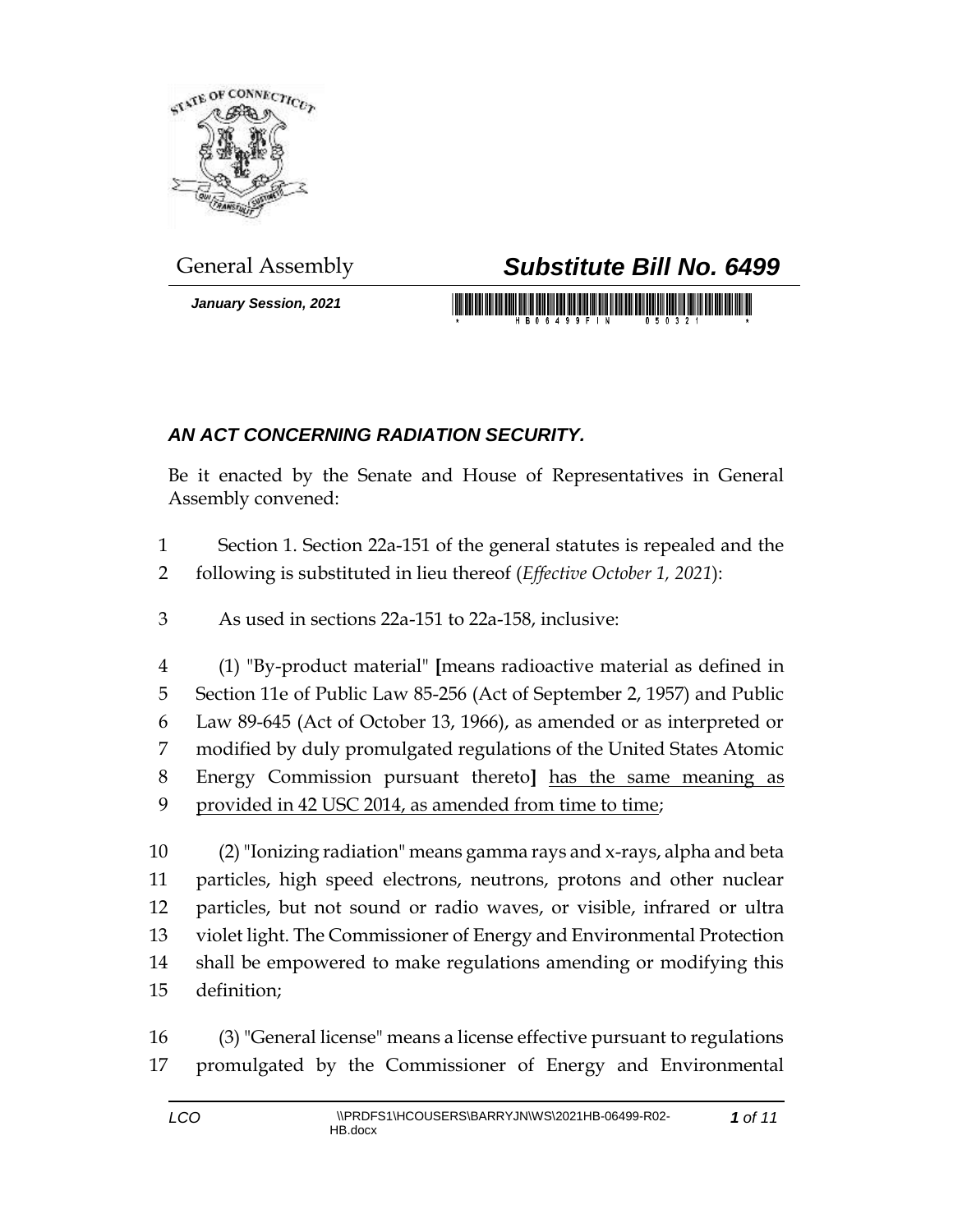Protection without the filing of an application for, or issuance of a licensing document for, the transfer, transport, acquisition, ownership, possession or use of quantities of, or devices or equipment utilizing by- product, source, special nuclear materials or other radioactive material occurring naturally or produced artificially;

 (4) "Specific license" means a license, issued after application, to use, manufacture, produce, transfer, transport, receive, acquire, own, or possess quantities of, or devices or equipment utilizing by-product, source, special nuclear materials or other radioactive material occurring naturally or produced artificially;

 (5) "Person" means any individual, corporation, limited liability company, partnership, firm, association, trust, estate, public or private institution, group, agency, political subdivision of this state, any other state or political subdivision or agency thereof, and any legal successor, representative, agent or agency of any of the foregoing, other than the United States **[**Atomic Energy**]** Nuclear Regulatory Commission or any successor thereto, and other than agencies of the government of the United States licensed by the United States **[**Atomic Energy**]** Nuclear Regulatory Commission or any successor thereto;

 (6) "Registration" means registration in conformance with the 38 requirements of section 22a-148, as amended by this act. The issuance of a specific license pursuant to sections 22a-151 to 22a-158, inclusive, shall be deemed to satisfy fully any registration requirements set forth in said section;

 (7) "Source material" **[**means material as defined in Section 11z of Public Law 85-256 (Act of September 2, 1957) and Public Law 89-645 (Act of October 13, 1966), as amended or as interpreted or modified by duly promulgated regulations of the United States Atomic Energy Commission pursuant thereto**]** has the same meaning as provided in 42 USC 2014, as amended from time to time;

(8) "Special nuclear material" **[**means material as defined in Section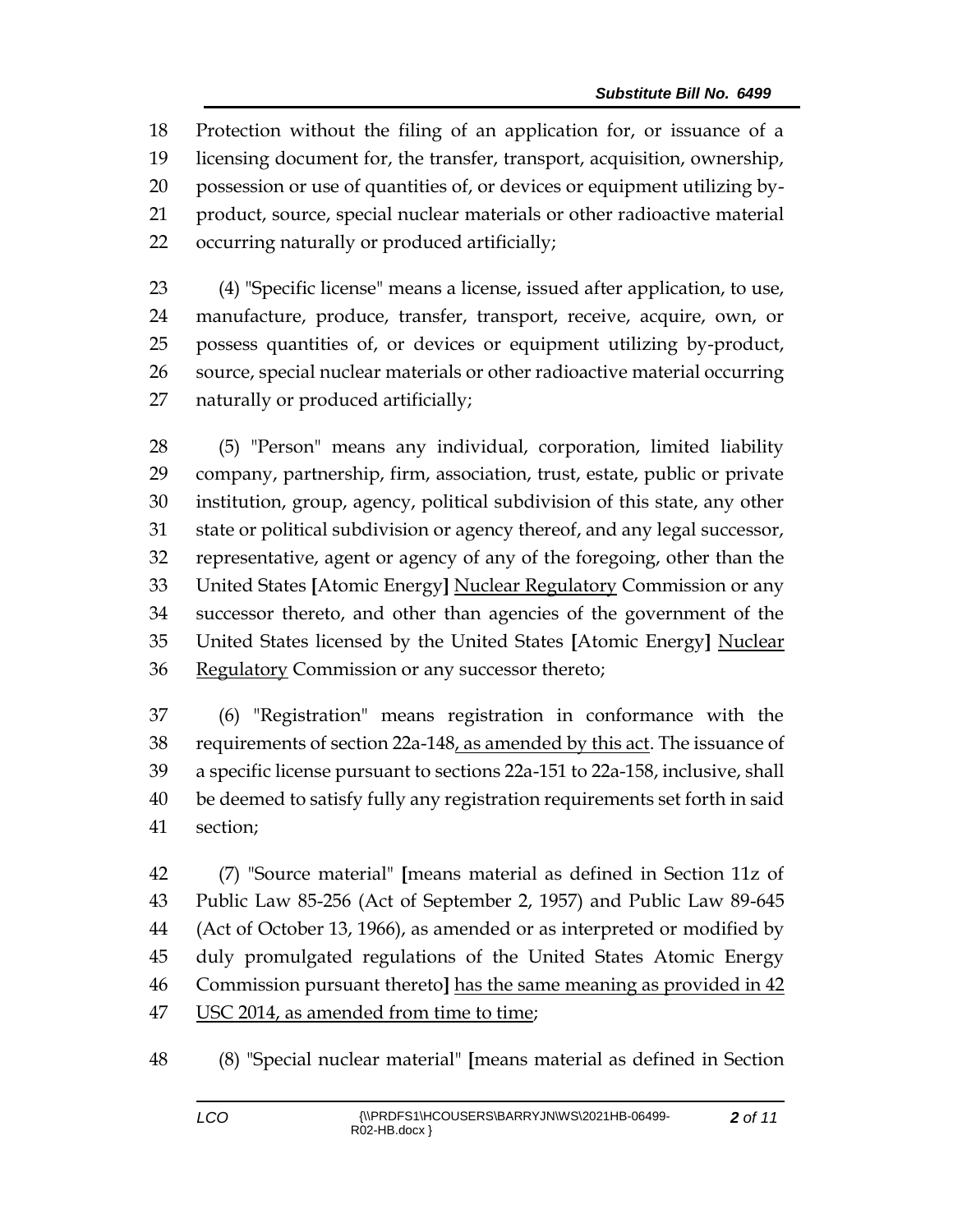11aa of Public Law 85-256 (Act of September 2, 1957) and Public Law 89- 645 (Act of October 13, 1966), as amended or as interpreted or modified by duly promulgated regulations of the United States Atomic Energy Commission pursuant thereto.**]** has the same meaning as provided in 53 section 42 USC 2014, as amended from time to time; (9) "Radioactive materials" means any solid, liquid or gas that emits ionizing radiation spontaneously; (10) "Commissioner" means the Commissioner of Energy and Environmental Protection or the commissioner's designee or agent. Sec. 2. Section 22a-153 of the general statutes is repealed and the following is substituted in lieu thereof (*Effective October 1, 2021*): (a) The Commissioner of Energy and Environmental Protection shall supervise and regulate in the interest of the public health and safety the use of ionizing radiation within the state. (b) Said commissioner may employ, subject to the provisions of chapter 67, and prescribe the powers and duties of such persons as may be necessary to carry out the provisions of sections 22a-151 to 22a-158, inclusive, as amended by this act. (c) Said commissioner shall **[**make such regulations as may be necessary to carry out the provisions of said sections**]** adopt regulations, in accordance with the provisions of chapter 54, concerning sources of ionizing radiation and radioactive materials, including, but not limited to, regulations: (1) Necessary to secure agreement state status from the United States Nuclear Regulatory Commission pursuant to section 274 of the Atomic 74 Energy Act of 1954, 42 USC 2021, as amended from time to time; (2) Relating to the construction, operation, control, tracking, security or decommissioning of sources of ionizing radiation, including, but not limited to, any modification or alteration of such sources;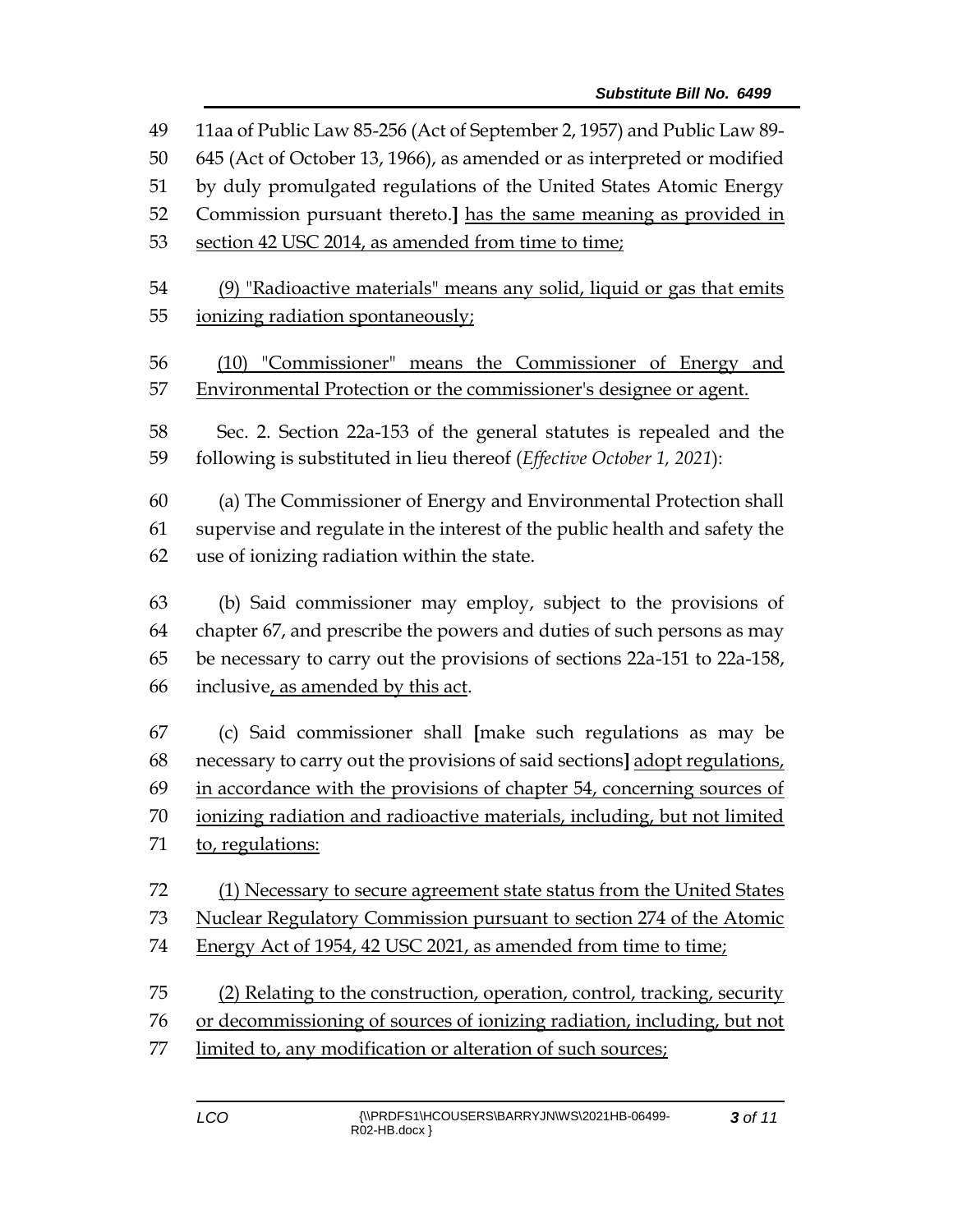| 78  | (3) Relating to the production, transportation, use, storage,             |  |  |
|-----|---------------------------------------------------------------------------|--|--|
| 79  | possession, management, treatment, disposal or remediation of             |  |  |
| 80  | radioactive materials;                                                    |  |  |
|     |                                                                           |  |  |
| 81  | (4) Relating to planning for and responding to terrorist or other         |  |  |
| 82  | emergency events, or the potential for such events, that involve or may   |  |  |
| 83  | include radioactive materials;                                            |  |  |
| 84  | (5) Necessary to carry out the provisions of sections 22a-151 to 22a-     |  |  |
| 85  | 158, inclusive, as amended by this act;                                   |  |  |
| 86  | (6) Establishing fees for the licensure of sources of ionizing radiation, |  |  |
| 87  | that, in conjunction with the fees collected pursuant to section 22a-148, |  |  |
| 88  | as amended by this act, shall be sufficient for the administration,       |  |  |
| 89  | implementation and enforcement of an ionizing radiation program; and      |  |  |
|     |                                                                           |  |  |
| 90  | (7) To reciprocate in the recognition of specific licenses issued by the  |  |  |
| 91  | United States Nuclear Regulatory Commission (NRC) or another state        |  |  |
| 92  | that has reached agreement with the NRC pursuant to 42 USC 2021(b),       |  |  |
| 93  | as amended from time to time.                                             |  |  |
| 94  | (d) The Governor, or the commissioner, is authorized to employ such       |  |  |
| 95  | consultants, experts and technicians as [he shall deem] are necessary for |  |  |
| 96  | the purpose of conducting investigations and reporting [to him] on        |  |  |
| 97  | matters connected with the implementation of the provisions of [said]     |  |  |
| 98  | sections 22a-148 to 22a-158, inclusive, as amended by this act.           |  |  |
|     |                                                                           |  |  |
| 99  | (e) Any fees collected in accordance with section 22a-148, as amended     |  |  |
| 100 | by this act, or 22a-150, or any regulations adopted pursuant to           |  |  |
| 101 | subsection (c) of this section, shall be deposited in the General Fund.   |  |  |
| 102 | (f) The commissioner may establish radiation exposure guidelines for      |  |  |
| 103 | emergency responders and the public for the management of                 |  |  |
| 104 | emergencies involving radioactive materials. Any such guidelines may      |  |  |
| 105 | be based upon the recommendations of the federal government and the       |  |  |
| 106 | National Council on Radiation Protection and Measurements.                |  |  |
|     |                                                                           |  |  |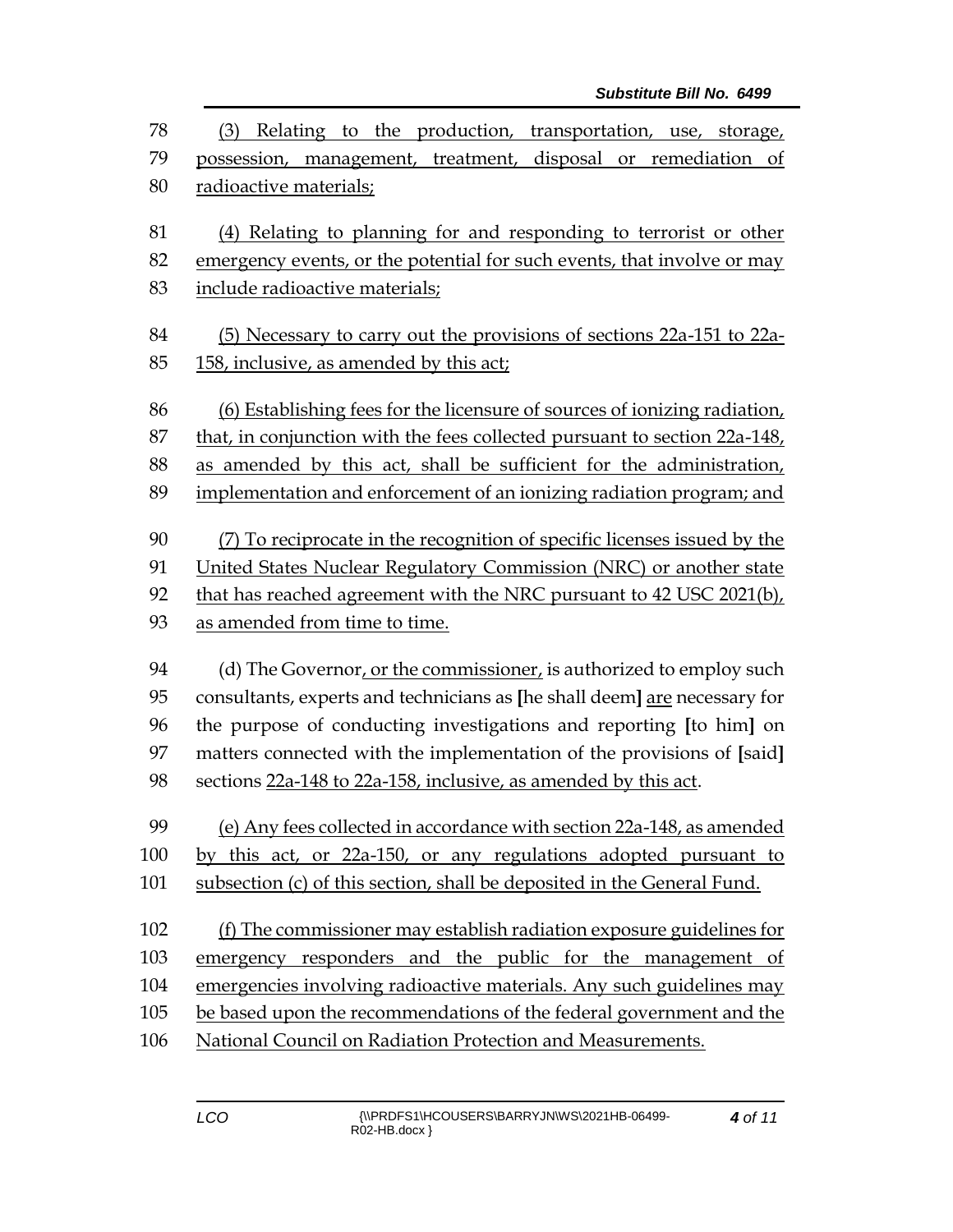Sec. 3. Subsection (a) of section 22a-154 of the general statutes is repealed and the following is substituted in lieu thereof (*Effective October 1, 2021*):

 (a) The Commissioner of Energy and Environmental Protection **[**may provide by regulation for**]** shall adopt regulations, in accordance with the provisions of chapter 54, for the general or specific licensing of **[**by- product, source, special nuclear materials and other**]** sources of ionizing radiation. **[**, or devices or equipment utilizing such materials, and for amendment, suspension, or revocation of licenses issued pursuant thereto**]** The commissioner may issue, deny, renew, modify, suspend or revoke such licenses and may include such terms and conditions in such licenses that the commissioner deems necessary.

 Sec. 4. Section 22a-157 of the general statutes is repealed and the following is substituted in lieu thereof (*Effective October 1, 2021*):

 No person shall construct, operate, use, manufacture, produce, transport, transfer, receive, acquire, decommission, own or possess any source of ionizing radiation, unless **[**exempt, licensed or registered in accordance with the provisions of sections 22a-148 to 22a-158, inclusive**]** such activity is in compliance with all requirements of this chapter, including any regulation adopted, or registration or license issued pursuant to this chapter. No person shall produce, transport, store, possess, manage, treat, remediate, distribute, sell, install, repair or dispose of any radioactive materials, unless such activity is in compliance with all requirements of this chapter, including any regulation adopted, or registration or license issued pursuant to this chapter. No person shall fail to register a source of ionizing radiation required to be registered under this chapter, including as required by 134 any regulation adopted, or registration or license issued pursuant to this 135 chapter.

 Sec. 5. (NEW) (*Effective October 1, 2021*) (a) The Commissioner of Energy and Environmental Protection may take steps that the commissioner deems necessary to protect human health and the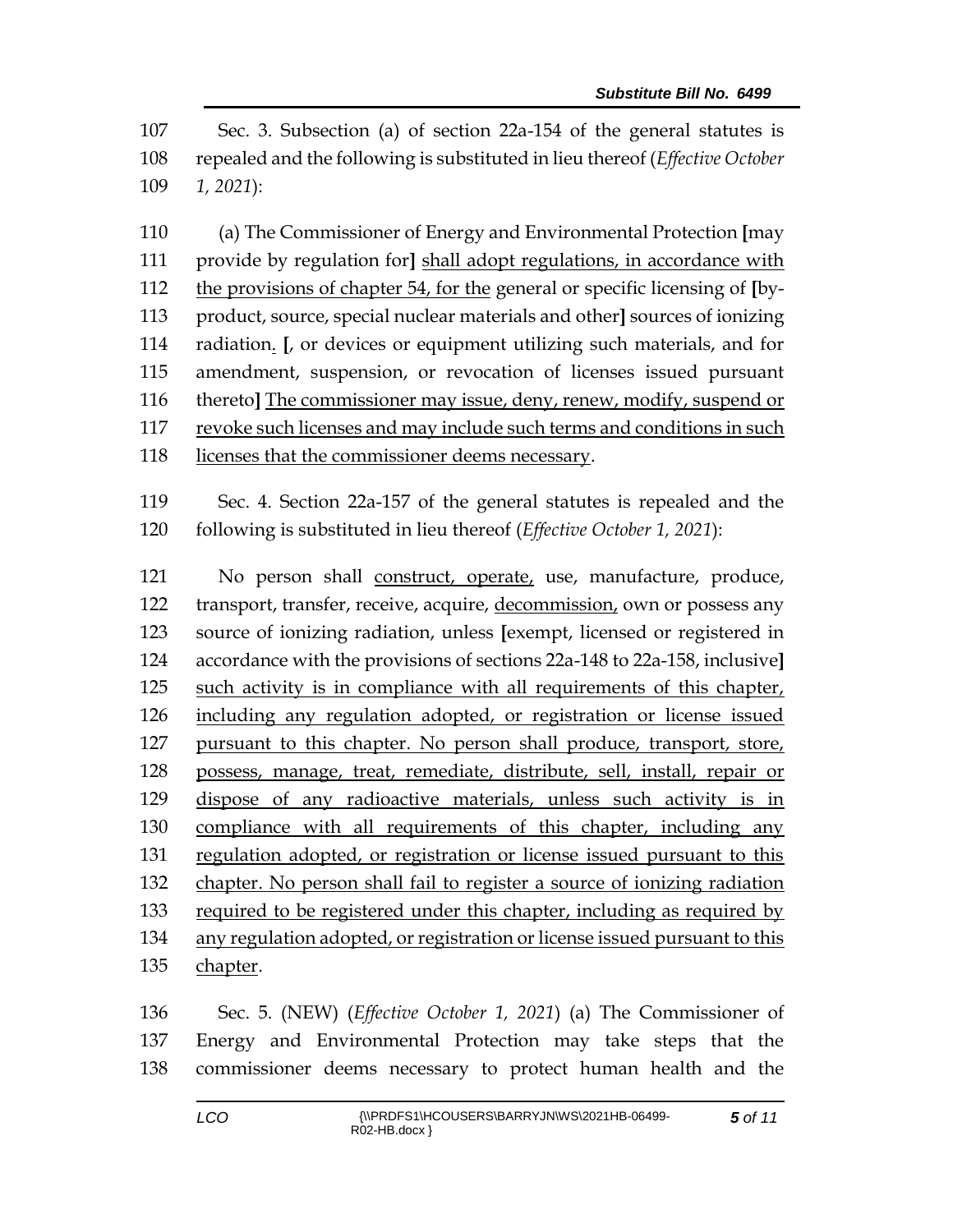environment, including, but not limited to, investigating, monitoring, abating, containing, mitigating or removing any hazard, potential hazard, pollution, contamination or potential pollution or contamination if: (1) Any person causes or is responsible for any exposure hazard or potential exposure hazard from radioactive materials, radioactive waste or a source of ionizing radiation, or causes or is responsible for pollution, contamination or potential pollution or contamination of any land, water, air or other natural resource of the state through a discharge, spillage, uncontrolled loss, release, leakage, seepage or filtration of radioactive material or radioactive waste, and does not act immediately to prevent, abate, contain, mitigate or remove such hazard, potential hazard, pollution, contamination, or potential pollution or contamination, to the satisfaction of the commissioner, or (2) the person responsible is unknown, and such hazard, potential hazard, pollution, contamination, or potential pollution or contamination, is not being prevented, abated, contained, mitigated or removed by the federal government, any state agency, any municipality or any regional or interstate authority. The commissioner may enter into a contract with any person for the purpose of carrying out the provisions of this subsection.

 (b) Any person who causes or is responsible for any exposure hazard or potential exposure hazard from radioactive materials, radioactive waste or a source of ionizing radiation or who causes or is responsible for pollution, contamination, or potential pollution or contamination of any land, water, air or other natural resource of the state through a discharge, spillage, uncontrolled loss, release, leakage, seepage or filtration of radioactive material or radioactive waste shall be liable for all costs and expenses incurred by the commissioner in accordance with subsection (a) of this section, including all costs and expenses to restore the air, water, land and other natural resources of the state, and shall be liable for all attorneys' fees, court costs and any other legal expenses incurred by the state regarding the recovery of such costs. Nothing in this subsection shall preclude the commissioner from seeking additional compensation or such other relief that a court may award, including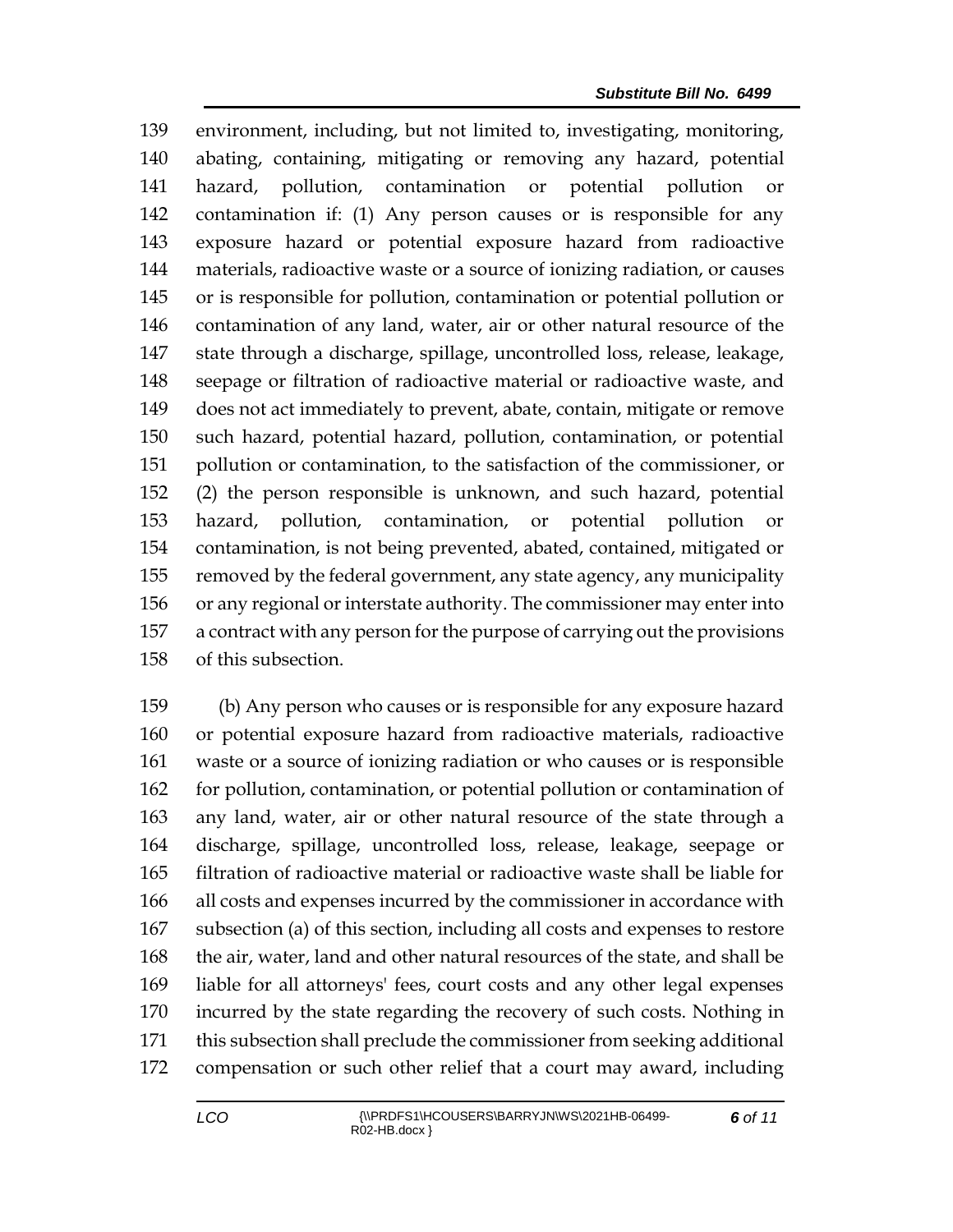punitive damages. When such hazard, potential hazard, pollution, contamination or potential pollution or contamination results from the action or inaction of more than one person, each person shall be held jointly and severally liable for such costs. Upon request of the commissioner, the Attorney General shall bring a civil action to recover all such costs and expenses from the person who caused or is responsible for any such hazard, potential hazard, pollution, contamination or potential pollution or contamination.

 (c) Any person who prevents, abates, contains, removes or mitigates any (1) exposure hazard or potential exposure hazard from radioactive materials, radioactive waste or a source of ionizing radiation that is not authorized by a provision of the general statutes, any regulation, registration or license, or (2) any pollution or contamination or potential pollution or contamination of any land, water, air or other natural resources of the state through a discharge, spillage, uncontrolled loss, release, leakage, seepage or filtration of radioactive material or radioactive waste that is not authorized by a provision of the general statutes, any regulation, registration or license, shall be entitled to reimbursement of the reasonable costs incurred or expended for such abatement, containment, removal or mitigation from any person whose negligent, reckless, knowing or intentional action or inaction caused such hazard, potential hazard, pollution, contamination or potential pollution or contamination. When such hazard, potential hazard, pollution, contamination or potential pollution or contamination results from the action or inaction of more than one person, each such person shall be held jointly and severally liable for such costs.

 (d) Whenever the commissioner incurs contractual obligations in carrying out the authority vested in the commissioner pursuant to subsection (a) of this section and the person who causes or is responsible for the hazard, potential hazard, pollution, contamination or potential pollution or contamination does not assume the tasks and responsibilities that are the subject of such contractual obligations, the commissioner shall request the Attorney General to bring a civil action,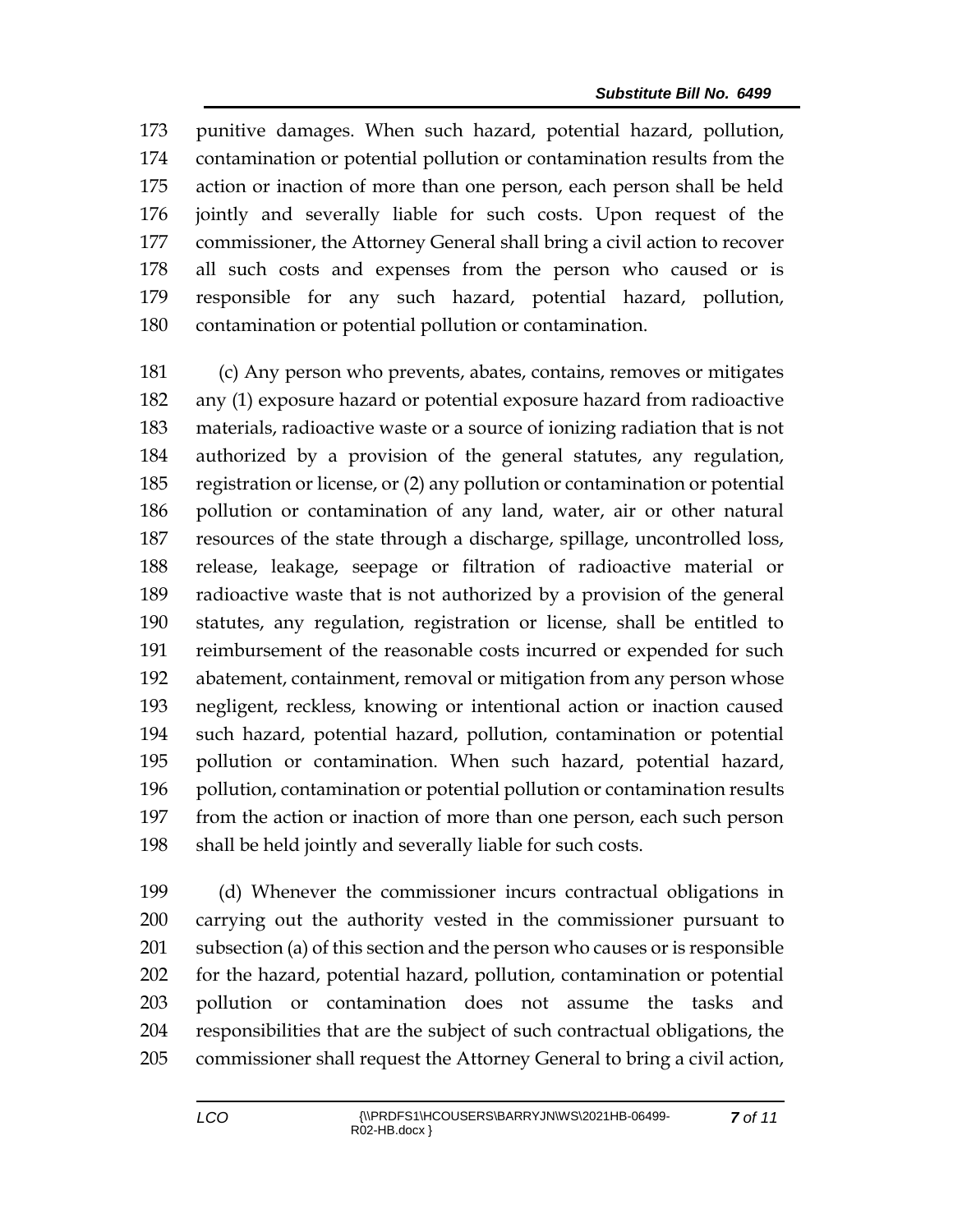pursuant to subsection (b) of this section, to recover the costs and expenses of such contractual obligations and other costs and expenses provided for in subsection (b) of this section. If the person responsible is unknown, the commissioner shall request the federal government to assume such contractual obligations to the extent provided for by federal law.

 Sec. 6. Subsection (a) of section 22a-6a of the general statutes is repealed and the following is substituted in lieu thereof (*Effective October 1, 2021*):

 (a) Any person who knowingly or negligently violates any provision of section 14-100b or 14-164c, subdivision (3) of subsection (b) of section 15-121, section 15-171, 15-172, 15-175, 22a-5, 22a-6 or 22a-7, chapter 440, chapter 441, section 22a-69 or 22a-74, subsection (b) of section 22a-134p, sections 22a-148 to 22a-150, inclusive, as amended by this act, section 22a-153, as amended by this act, 22a-154, as amended by this act, section 22a-157, as amended by this act, section 22a-158, section 22a-162, 22a- 171, 22a-174, 22a-175, 22a-177, 22a-178, 22a-181, 22a-183, 22a-184, 22a- 190, 22a-208, 22a-208a, 22a-209, 22a-213, 22a-220, 22a-225, 22a-231, 22a- 336, 22a-342, 22a-345, 22a-346, 22a-347, 22a-349a, 22a-358, 22a-359, 22a- 361, 22a-362, 22a-365 to 22a-379, inclusive, 22a-401 to 22a-411, inclusive, 22a-416, 22a-417, 22a-424 to 22a-433, inclusive, 22a-447, 22a-449, 22a-450, 22a-451, 22a-454, 22a-458, 22a-461, 22a-462 or 22a-471, or any regulation, order or permit adopted or issued thereunder by the Commissioner of Energy and Environmental Protection shall be liable to the state for the reasonable costs and expenses of the state in detecting, investigating, controlling and abating such violation. Such person shall also be liable to the state for the reasonable costs and expenses of the state in restoring the air, waters, lands and other natural resources of the state, including plant, wild animal and aquatic life to their former condition insofar as practicable and reasonable, or, if restoration is not practicable or reasonable, for any damage, temporary or permanent, caused by such violation to the air, waters, lands or other natural resources of the state, including plant, wild animal and aquatic life and to the public trust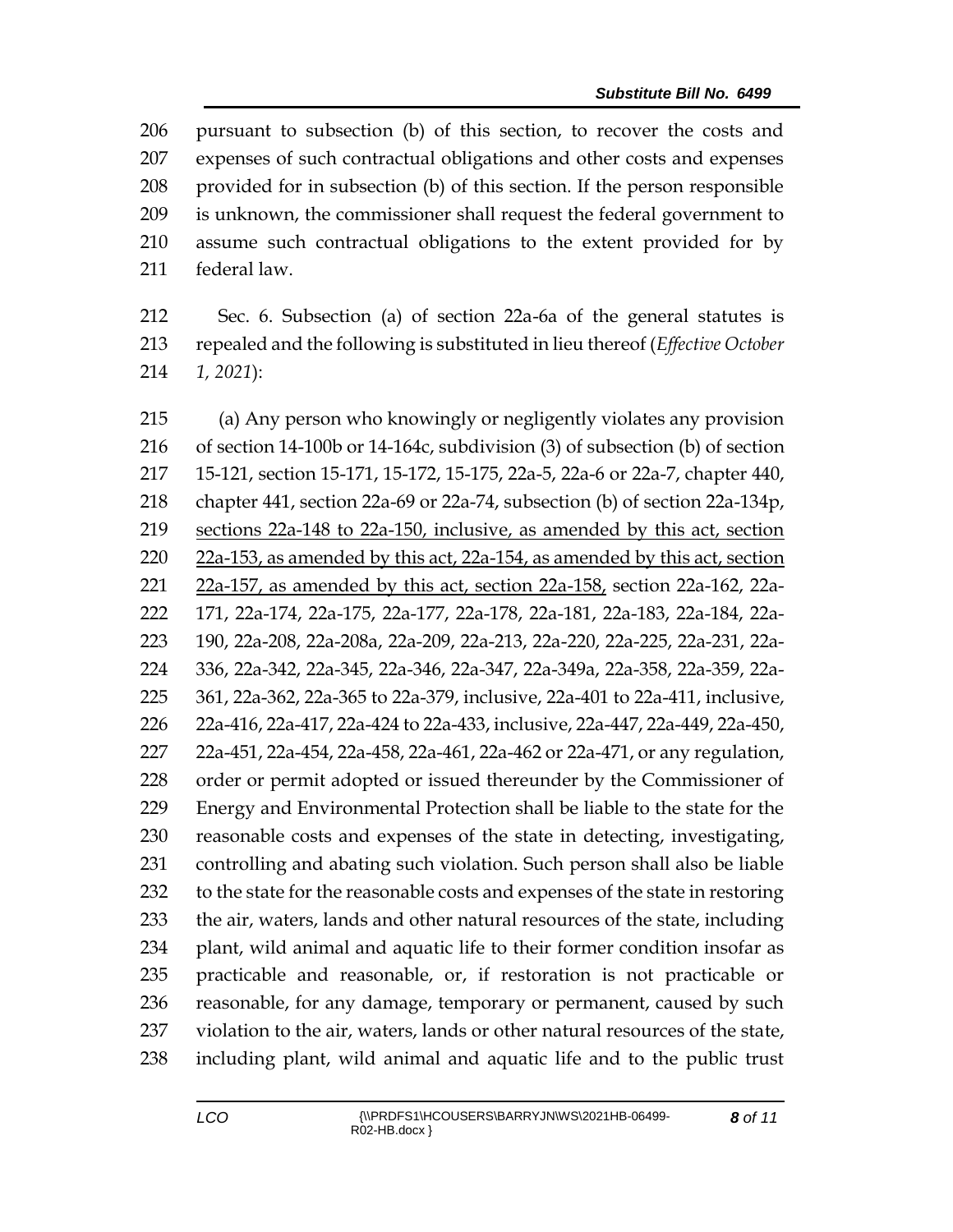therein. Institution of a suit to recover for such damage, costs and expenses shall not preclude the application of any other remedies.

 Sec. 7. Section 16a-101 of the general statutes is repealed and the following is substituted in lieu thereof (*Effective October 1, 2021*):

As used in this chapter:

 (1) "Atomic energy" **[**means all forms of energy released in the course of nuclear fission or nuclear transformation**]** has the same meaning as provided in 42 USC 2014, as amended from time to time;

 (2) "By-product material" **[**means any radioactive materials, except special nuclear materials, yielded in or made radioactive by exposure to the radiation incident to the process of producing or utilizing special nuclear materials**]** has the same meaning as provided in 42 USC 2014, as amended from time to time;

 (3) "Production facility" **[**means (A) any equipment or device capable of the production of special nuclear material in such quantity as to be of 254 significance to the common defense and security, or in such manner as to affect the health and safety of the public; or (B) any important component part especially designed for such equipment or device**]** has the same meaning as provided in 42 USC 2014, as amended from time to time;

 (4) "Special nuclear material" **[**means (A) plutonium and uranium enriched in the isotope 233 or in the isotope 235, and any other material which the Governor declares by order to be special nuclear material after the United States Atomic Energy Commission has determined the material to be such; or (B) any material artificially enriched by any of the foregoing**]** has the same meaning as provided in 42 USC 2014, as amended from time to time;

 (5) "Utilization facility" **[**means (A) any equipment or device, except an atomic weapon, capable of making use of special nuclear materials in such quantity as to be of significance to the common defense and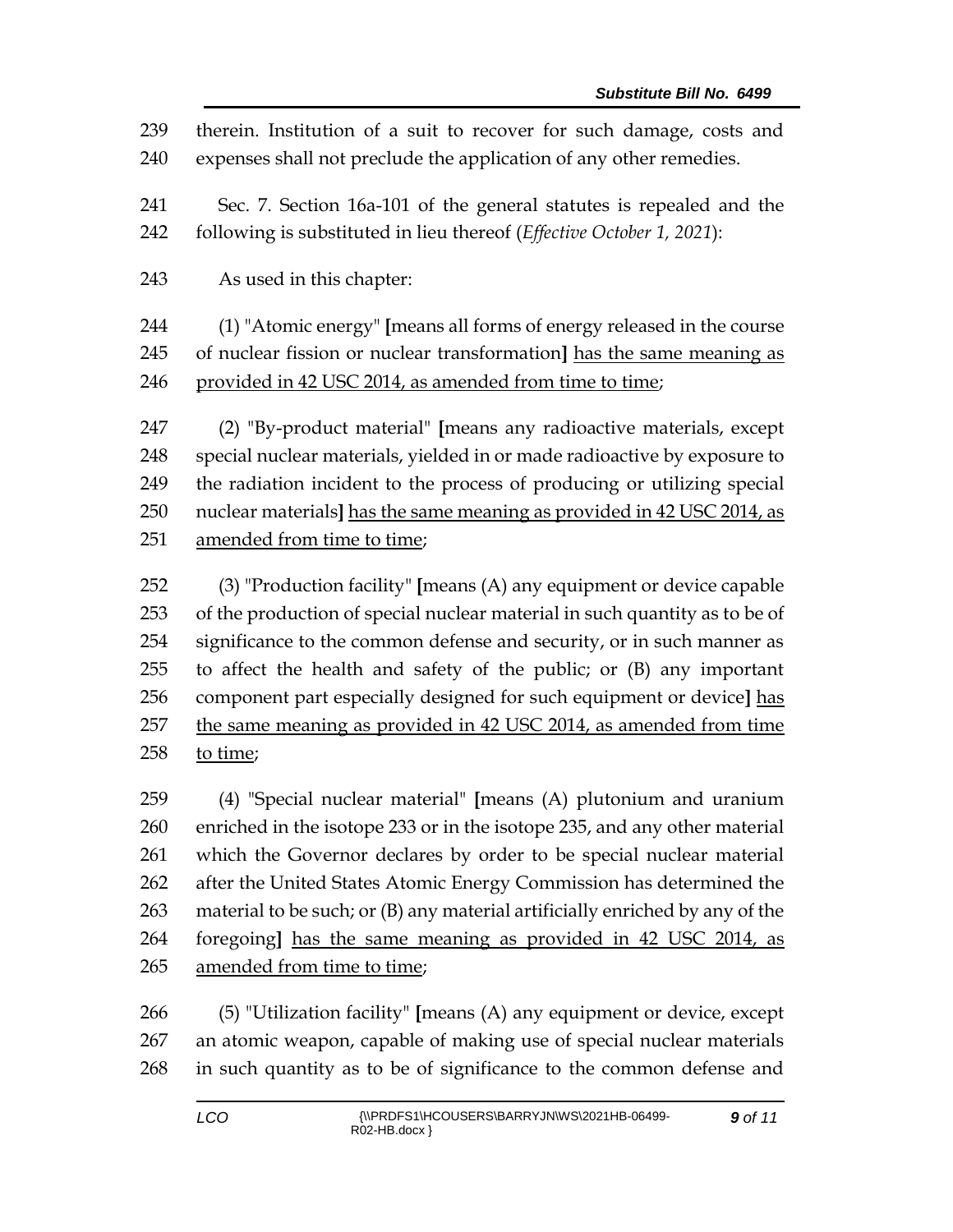security, or in such manner as to affect the health and safety of the public, or peculiarly adapted for making use of atomic energy in such quantity as to be of significance to the common defense and security, or in such manner as to affect the health and safety of the public; or (B) any important component part especially designed for such equipment or device.**]** has the same meaning as provided in 42 USC 2014, as amended 275 from time to time; (6) "Radioactive material" has the same meaning as provided in 42 USC 2014, as amended from time to time;

 (7) "Source material" has the same meaning as provided in 42 USC 2014, as amended from time to time.

 Sec. 8. Subsection (b) of section 22a-148 of the general statutes is repealed and the following is substituted in lieu thereof (*Effective October 1, 2021*):

 (b) No person, firm, corporation, town, city or borough shall operate or cause to be operated any source of ionizing radiation or shall produce, transport, store, possess or dispose of radioactive materials except under conditions which comply with regulations or with orders imposed by the Commissioner of Energy and Environmental Protection for the protection of the public health and preservation of the environment. Such regulations or orders shall be based **[**to the extent deemed practicable by said department**]** on the regulations of the United States **[**Atomic Energy**]** Nuclear Regulatory Commission, issued under authority granted to said commission by the Atomic Energy Act of 1954, **[**and entitled "Standards for Protection against Radiation" or, if such regulations should be deemed inappropriate by the Commissioner of Energy and Environmental Protection, on the latest recommendations of the National Committee on Radiation, as published by the United States Department of Commerce, National Bureau of Standards**]** as codified in 42 USC 2014, as amended from time 299 to time. No regulation pertaining to radiation sources and radioactive materials proposed to be issued by the commissioner shall become